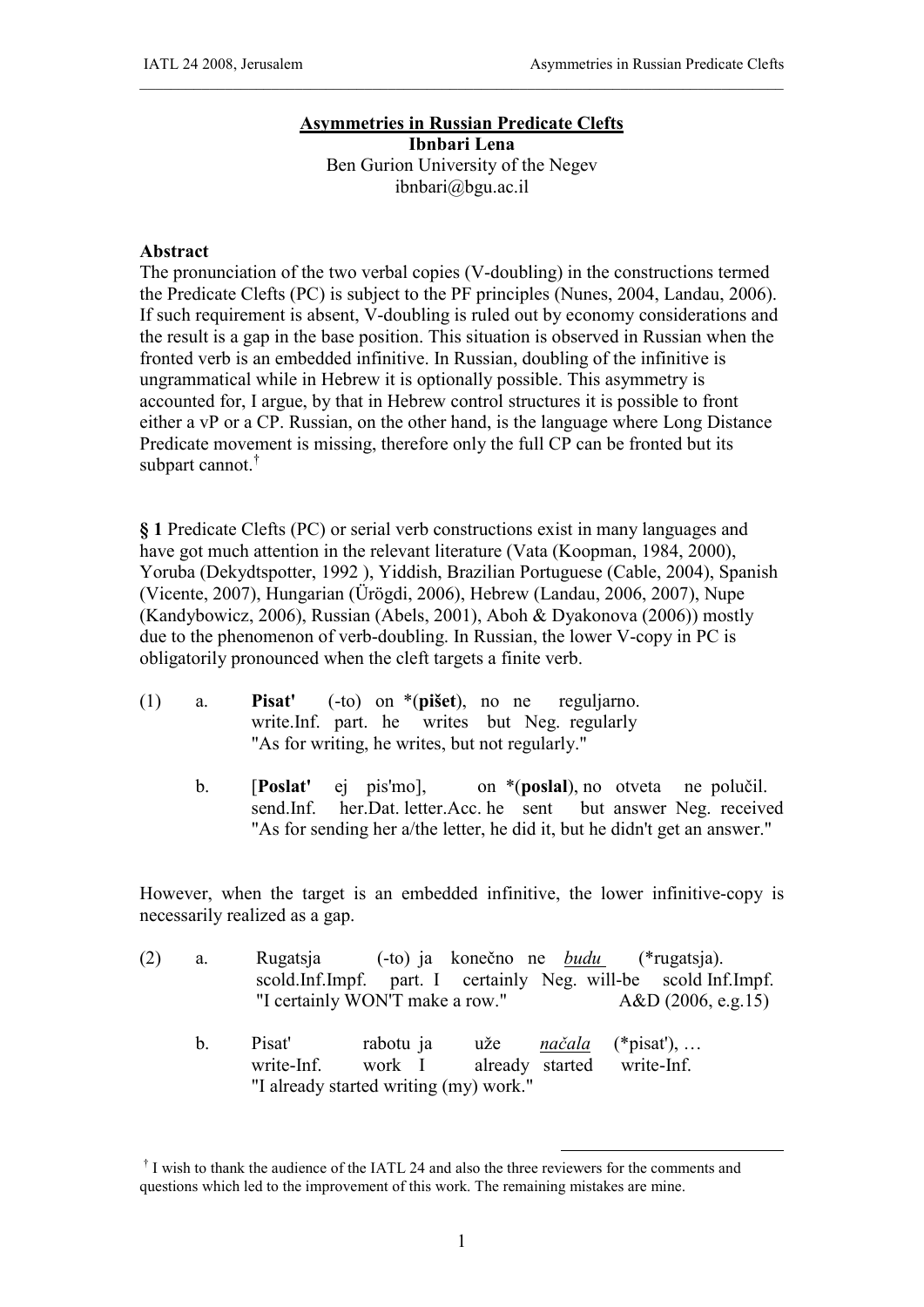c. Prixodit' vo-vremja on taki u neje *potreboval* (\*prixodit'), no… come.Inf. on time he part. at her demanded come.Inf. but "As for coming on time, he indeed demanded from her to come, but…"

\_\_\_\_\_\_\_\_\_\_\_\_\_\_\_\_\_\_\_\_\_\_\_\_\_\_\_\_\_\_\_\_\_\_\_\_\_\_\_\_\_\_\_\_\_\_\_\_\_\_\_\_\_\_\_\_\_\_\_\_\_\_\_\_\_\_\_\_\_\_\_\_\_\_\_\_\_\_\_\_\_\_\_

The option of V-doubling in fronting of the control infinitives which is missing in Russian is available in Hebrew.

| (3) | а. | [ $le'$ hagia ], | Ron hivtiax/hitxayev                               | (le'hagia). |
|-----|----|------------------|----------------------------------------------------|-------------|
|     |    | arrive.Inf.      | Ron promised/pledged                               | arrive.Inf. |
|     |    |                  | "As for arriving, Gil promised/pledged to arrive." |             |

 b. likro et ha-sefer, Ron hivtiax (likro). read.Inf. Acc. the-book Ron promised read.Inf. "As for reading the book, Ron promised to read."

My aim in this paper is twofold: first, to show that a gap in constructions of infinitive topicalization can be uniformly explained within the PF approach to chain resolution (Landau, 2006), second, to provide support to the claim that the Russian-Hebrew asymmetry in infinitive fronting is accounted for by the difference in the derivational options which are available in each language.

The paper is organized as follows:  $\&$  2 explains how the PF approach to chain resolution is implemented in a finite PC and shows its problematic aspects in accounting for the gap in the infinitive fronting. § 3 deals with the infinitive fronting in restructuring and control contexts. In  $\S$  4 is the justification of the claim that Long Distance Predicate movement is missing in Russian. In § 5 I refer to the difference between Russian and some other languages with respect to vP-fronting out of finite CPs. § 6 shows that the Russian-Hebrew asymmetry is due to the limited derivational options in Russian as compared to Hebrew.

 $\S$  2 Descriptively, in a simple PC in Russian (eg. 1),<sup>1</sup> the fronted part can include only a verb or a verb and its complement(s). The fronted verb is realized as an infinitive, which is morphologically manifested by the infinitival suffix. The base-copy of a fronted verb is necessarily pronounced and bears finite verb morphology. The fronted constituent is interpreted as a contrastive topic of a sentence and a contrastive proposition is usually required. Particle '*to*', a clitic-like element which is an overt realization of a Topic head, can optionally follow the fronted topic constituent. Following Abels (2001), I assume that Russian PC is formed by A'-movement of the remnant vP to the specifier of a Topic head which dominates a TP.<sup>2</sup>

The core question concerning PC is the phonological realization of two verb copies in these constructions. V-doubling evidently contradicts the assumption that a single (generally a head) copy in a chain suffices for recoverability of its content at the interfaces. Multiple copy realization is a phenomenon that calls for explanation. Attempts were made to provide such an explanation either in syntactic (Koopman

<sup>&</sup>lt;sup>1</sup> By simple PC I mean a construction in which a clefted verb is the only one in a clause.

<sup>&</sup>lt;sup>2</sup> Island sensitivity and binding facts unambiguously point to the superiority of the movement analysis of Russian PC over the base-generation approach Cable (2004). For the arguments against basegeneration analysis see Ibnbari (2007).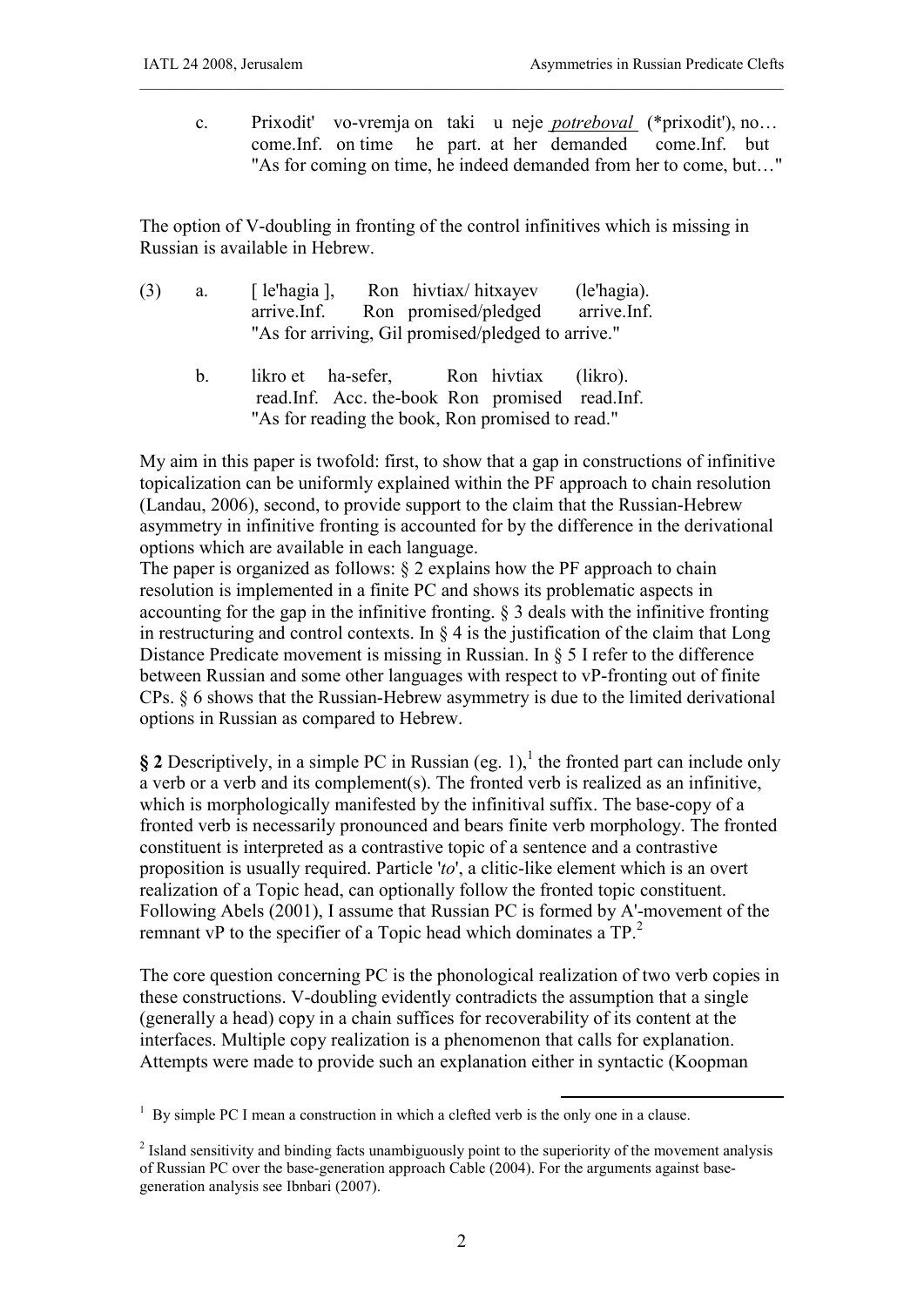1984, 2000, Aboh & Dyakonova, 2006) or phonological terms (Nunes 2004, Landau, 2006).

\_\_\_\_\_\_\_\_\_\_\_\_\_\_\_\_\_\_\_\_\_\_\_\_\_\_\_\_\_\_\_\_\_\_\_\_\_\_\_\_\_\_\_\_\_\_\_\_\_\_\_\_\_\_\_\_\_\_\_\_\_\_\_\_\_\_\_\_\_\_\_\_\_\_\_\_\_\_\_\_\_\_\_

The advocates of the syntactic approach assume that V-doubling in PC is a result of a requirement imposed on the syntactic derivation. The PF analysis adopted here, on the other hand, presupposes that while syntax provides the necessary output by creating multiple copies of a moved category, the decision which and how many copies to pronounce is taken at the PF interface. The Principle of P-Recoverability proposed in Landau (2006) and stated informally, says that in a non-trivial chain a copy of an element must be pronounced if it is associated with phonetic content; economy of pronunciation requires deletion at PF of all copies up to P-Recoverability. Applied to PC, P-Recoverability necessitates pronunciation of the higher V-copy because it is a head (of a constituent) which surfaces in SpecTopP, a kind of the EPP position. As far as the V-copy in the main clause in PC is concerned, its pronunciation is determined by the PF requirement of Tº - the head in which verbal morphology resides. In a simple PC, the lower V-copy is obligatory because it serves to support the morphology of T[fin].

Infinitive fronting differs from the simple PC in that the lower infinitive copy is realized as a gap, and the question therefore is how to explain the lack of V-doubling in the examples in (2). I crucially assume that non-finite T is associated with its own characteristic morphology and must force infinitive doubling in cases when [T-Fin] is stranded. On the vP-fronting derivation, the PF approach to chain resolution in infinitive fronting correctly predicts a gap in the sentences like in (2a), arguably in (2b), but not in (2c). In addition, the contrast between Russian and Hebrew needs explanation.

The proposal formally stated in (4), accounts for the impossibility of V-doubling in Russian infinitive fronting constructions.

## (4)

A gap in infinitive fronting is to be ultimately explained within the PF approach to chain resolution (Landau 2006). There are however two different routes within this explanation the choice of which depends on the structure (mono-clausal vs biclausal).

In mono-clausal structures, the inflectional features of T are expressed on the highest verbal element (an auxiliary or a restructuring verb) taking a vP complement.

In bi-clausal structures a gap is due to CP-topicalization. The features of the embedded T-head are realized in the derived position; the lower T is deleted at PF as part of the fronted CP.

The proposal in (4) not only provides the explanation for the gap in Russian infinitive fronting constructions, but also seems to correctly account for the differences between Russian and Hebrew. However, at present I am unable to pinpoint the possible source of such distinction; therefore I will not refer to this question here.

**§ 3** According to the proposal in (4), we need to distinguish between mono-clausal and bi-clausal structures in order to be able to optimally account for the lack of Vdoubling. In a mono-clausal structure there is only one T-head, namely T[fin]. When the embedded infinitive is topicalized, the function of morphology support is taken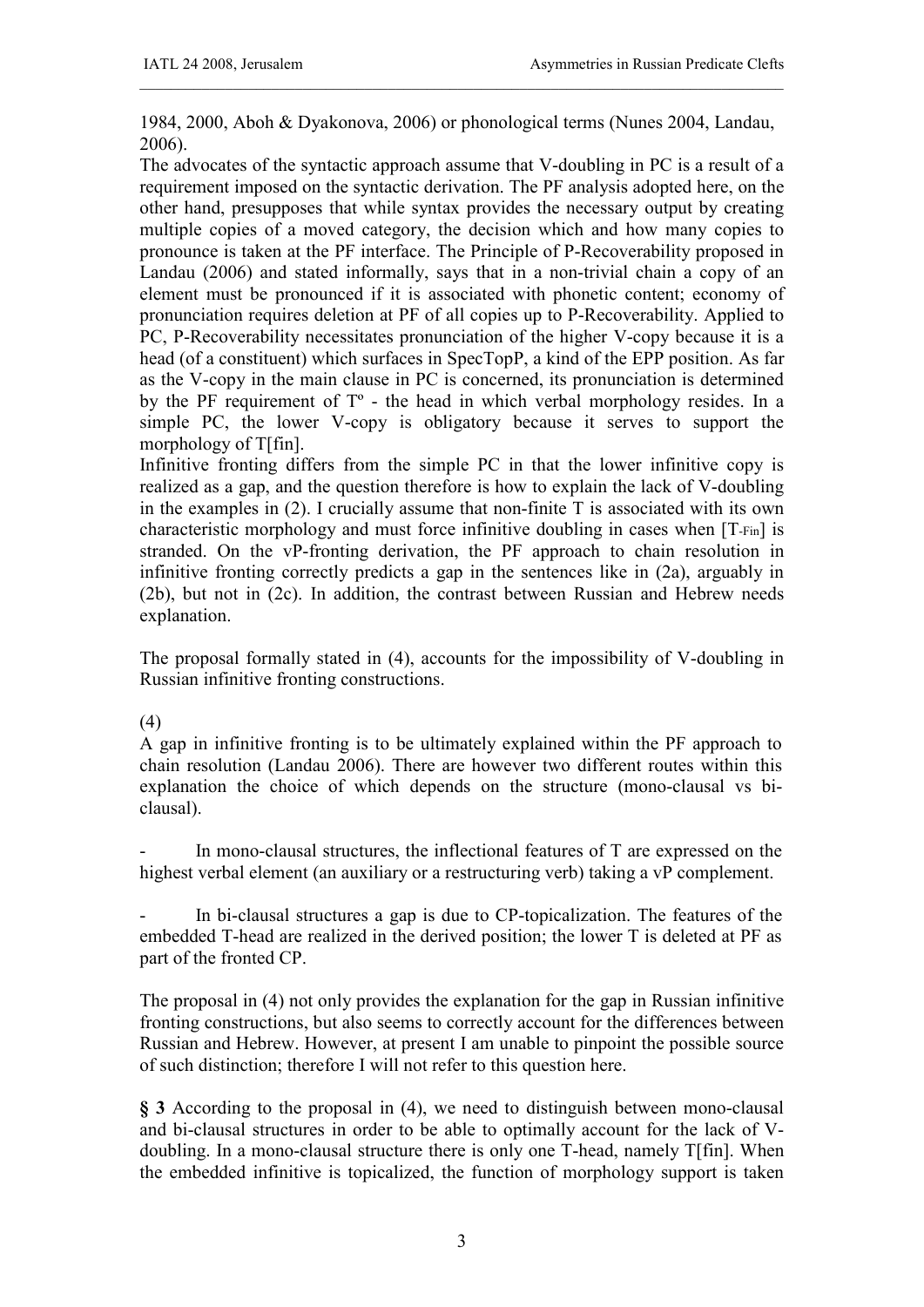over by an embedding finite verb and no question of V-doubling ever arises. For example, in (2a), repeated below as (5), the infinitive is a part of the analytic nonpresent (future imperfective) verb form. As the rough structure in (5b) shows, a vP headed by the infinitive can be topicalized and doubling of a lexical verb *pisat'* 'write' is ungrammatical. This is because the auxiliary '*be*' which bears Tense/Agr morphology satisfies the PF requirement of T.

\_\_\_\_\_\_\_\_\_\_\_\_\_\_\_\_\_\_\_\_\_\_\_\_\_\_\_\_\_\_\_\_\_\_\_\_\_\_\_\_\_\_\_\_\_\_\_\_\_\_\_\_\_\_\_\_\_\_\_\_\_\_\_\_\_\_\_\_\_\_\_\_\_\_\_\_\_\_\_\_\_\_\_

- (5) a. Rugatsja (-to) ja konečno ne *budu* (\*rugatsja). scold.Inf.Impf. part. I certainly Neg. will-be scold Inf.Impf. "I certainly WON'T make a row."
	- b. [TopP [vP **V**…] [Tº [ AuxP **BE** [vP \*V…. ]]]]  $\begin{picture}(20,20) \put(0,0){\line(1,0){10}} \put(15,0){\line(1,0){10}} \put(15,0){\line(1,0){10}} \put(15,0){\line(1,0){10}} \put(15,0){\line(1,0){10}} \put(15,0){\line(1,0){10}} \put(15,0){\line(1,0){10}} \put(15,0){\line(1,0){10}} \put(15,0){\line(1,0){10}} \put(15,0){\line(1,0){10}} \put(15,0){\line(1,0){10}} \put(15,0){\line(1$

There are, however, more complicated instances of infinitive fronting in Russian which will be the locus of attention in this section. These instances include topicalization of the infinitive complement in restructuring and control contexts. Consider the examples in (6) and (7).

- (6) a. Pisat' rabotu ja uže načala (\*pisat'). write.Inf. work I already started write.Inf "I already started writing (my) work."
	- b. Tancevat' (-to) ona umeet (\*tancevat'), no ne xočet. dance.Inf part. she can dance.Inf but Neg. wants "As for dancing, she can dance, but she doesn't want to."
- (7) a. Prijti domoj vo-vremja Andrej ej obeščal (\*prijti), no… come.Inf. home on time Andrey her promised come.Inf. but "As for coming home on time, Andrey promised her to come, but…"
	- b. Prixodit' vo-vremja on tak i u neje potreboval (\*prixodit'), no… come.Inf. on time he part. and at her demanded come.Inf. but "As for coming on time, he indeed demanded from her to come, but…"

The examples in (6)-(7) are similar to (5) in that the topicalized phrase includes an infinitive whose doublet in the main clause must not be pronounced. The difference is that in  $(6)-(7)$  the embedding verb is not the auxiliary; it is an aspectual verb in  $(6a)$ , a modal verb in (6b), and a control verb in (7). Assuming that control infinitives are structurally  $CPs^3$ , the lack of V-doubling in at least (7) is surprising. This is because on a vP-fronting derivation a verbal stem would be needed to support nonfinite T morphology. Another question is how to subcategorize the cases in (6). In what follows it will be shown that Aspectual/Modal verbs in Russian are restructuring (RV), i.e. the infinitive complement they take is maximally a vP and the structure with these verbs is mono-clausal. The implication of this is that the lower copy of the clefted infinitive in restructuring contexts is realized as a gap because there is just one

<sup>&</sup>lt;u>.</u>  $3$  For the compelling evidence that control infinitives are CPs see Landau (2000).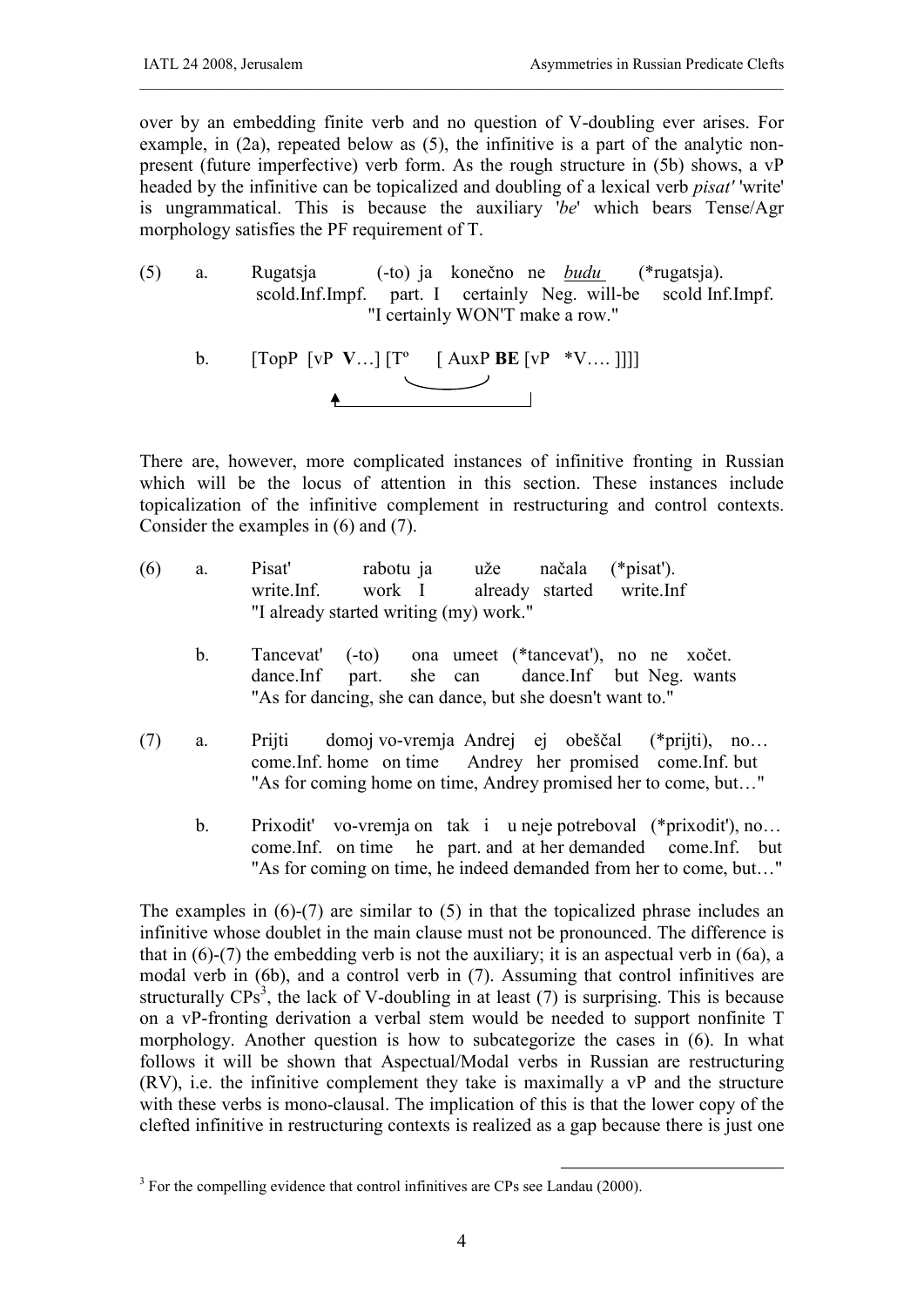T head in the structure – the matrix  $T$  – and its PF requirement is satisfied by the RV itself. In other words, PCs involving Aspectual/Modal verbs pattern with PCs with the auxiliary 'be' in (5).

\_\_\_\_\_\_\_\_\_\_\_\_\_\_\_\_\_\_\_\_\_\_\_\_\_\_\_\_\_\_\_\_\_\_\_\_\_\_\_\_\_\_\_\_\_\_\_\_\_\_\_\_\_\_\_\_\_\_\_\_\_\_\_\_\_\_\_\_\_\_\_\_\_\_\_\_\_\_\_\_\_\_\_

The structural distinction between infinitive complements to RVs and control verbs is not trivial. Unfortunately, there is no substantial work on restructuring in Russian that I am aware of. In order to establish the size of the infinitive complements to Modal/Aspectual verbs, I use some of the tests adopted from Wurmbrand's (2003) work on restructuring in German alongside with a language specific test of Genitive of Negation (GoN). It should be pointed out that some of the tests yield ambiguous results, partly due to variations in native speakers' judgments. Nevertheless, taken in a complex, the tests show that Modal/Aspectual verbs in Russian display the restructuring properties, i.e. the infinitive complements to these verbs are not clausal and should be distinguished from control infinitives.

In Russian, a direct object, which is a complement to a transitive verb is assigned Accusative case. The Accusative case can optionally change into Genitive in the scope of sentential negation, - a phenomenon known as Genitive of Negation (GoN). Taken literally, the rule of GoN licensing presupposes the availability of a T head in the structure.<sup>4</sup> In the light of this, consider the sentences in  $(8)$ .

- (8) a. On mog **ne** otpravljat' eti pis'ma/etix pisem. he could Neg. send.Inf. these letters.Acc. these letters.Gen. "He could not send these letters."
	- b. On **ne** mog otpravljat' eti pis'ma/ etix pisem. he Neg. could send.Inf. letters.Acc./letters.Gen. "He couldn't send these letters."

The paradox of the situation in (8) is that, on the one hand, an embedded infinitive can license GoN (8a) while, on the other hand, Genitive NP is also grammatical when the embedding modal verb is negated (8b), i.e. the embedded infinitive is both clausal and nonclausal.<sup>5</sup> The same structural ambiguity is observed when the GoN test is applied in control configurations, as the pair in (9) shows. Although negated control verbs are

-

<sup>4</sup> According to King (1995), particle 'ne', instantiating sentential negation is a T-element.

 $5$  The fact that the infinitive embedded under the RV can be negated is an additional problem. The negated restructuring infinitive can be fronted while clefting of the negated finite verb is ungrammatical.

| a. | Ne otpravljat' eti pis'ma/etix pisem on mog $*(ne) * (otpravljat')$ ,<br>Neg. send.Inf. these letters.Acc. these letters.Gen. he could Neg. send.Inf.<br>"As for not sending these letters, he could do it, " |
|----|---------------------------------------------------------------------------------------------------------------------------------------------------------------------------------------------------------------|
| b. | *Ne otpravljat' eti pis'ma/etix pisem on ne otpravljal.                                                                                                                                                       |
|    | Neg. send. Inf. these letters. Acc. these letters. Gen. he Neg. sent. Past                                                                                                                                    |
|    | Intended: "As for not sending these letters, he didn't send them."                                                                                                                                            |
|    |                                                                                                                                                                                                               |

To account for this, I suggest that the negation in (ia) is a kind of constituent negation (Embick  $\&$ Noyer, 2001: 588), i.e. it is v/vP-adjoined.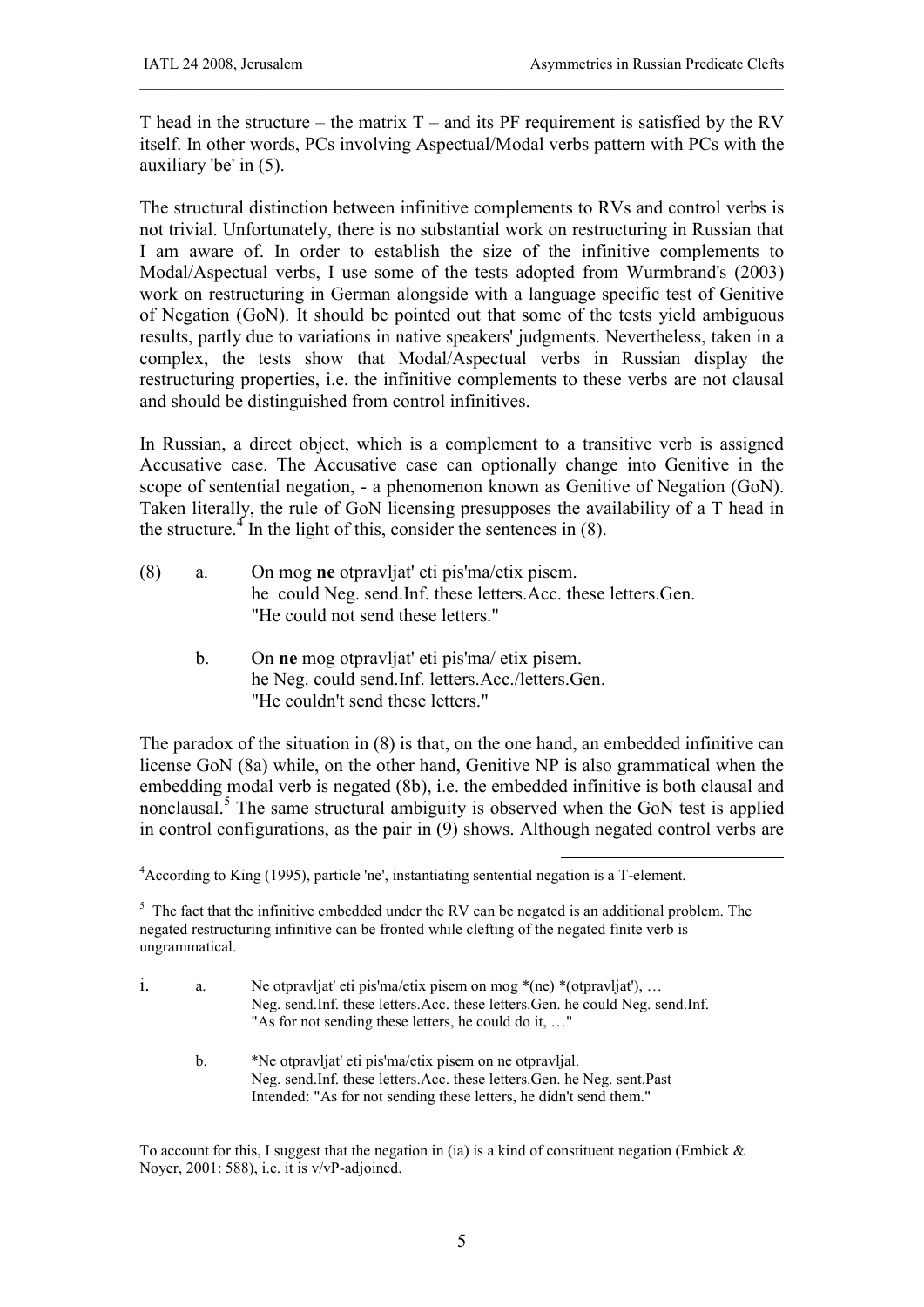generally unable to license GoN (9a), cases of Long Distance GoN licensing were also reported in the literature (the example in (9b) is from Brown & Franks, 1995).

\_\_\_\_\_\_\_\_\_\_\_\_\_\_\_\_\_\_\_\_\_\_\_\_\_\_\_\_\_\_\_\_\_\_\_\_\_\_\_\_\_\_\_\_\_\_\_\_\_\_\_\_\_\_\_\_\_\_\_\_\_\_\_\_\_\_\_\_\_\_\_\_\_\_\_\_\_\_\_\_\_\_\_

- (9) a. On ne obeščal Marii [otpravit' eti pis'ma/\*etix pisem]. he Neg. promised Maria send.Inf. these letters.Acc./these letters.Gen. "He didn't promise Maria to send these letters."
	- b. Ja ne xoču zastavljat' ego [PRO rešat' takix zadač]. I NEG want force him to-solve [such problems]GEN "I don't want to force him to solve such problems."

The data in (8) and (9) suggest that without some modification of the GoN licensing rule, it cannot be helpful in distinguishing between restructuring and control infinitives. Therefore I leave it here.

In Wurmbrand's (2003) system, Long Object Movement (LOM) is one of the tests which unambiguously points to the non-clausal nature of the restructuring infinitives. In German, the embedded object must overtly move across the RV in order to get its Accusative case checked since, by assumption, the embedded infinitive lacks *v*º. The situation in German is similar to that shown in (10a). However, in Russian, a superficially similar object movement seems to be of different nature. First of all, it cannot be movement for case. As the examples in (10b, c) show, not only Accusative objects, but also Dative NPs and PP-complements can move to a position preceding the verbal complex.

| (10) | a.             | On                                         | nasi               | načal<br>he. Nom. us. Acc. start. Past. Perf. 3Sg seriously worry. Inf. Imprf.<br>"He started to worry us seriously." |        | serjezno bespokoiť t <sub>i</sub> . |     |
|------|----------------|--------------------------------------------|--------------------|-----------------------------------------------------------------------------------------------------------------------|--------|-------------------------------------|-----|
|      | b.             | On<br>he.Nom. us.Dat.<br>"He can help us." | $\mathbf{n}$ ami   | možet<br>can.Pres.3Sg. help.Inf.Perf.                                                                                 | pomoč' | ti.                                 |     |
|      | $\mathbf{c}$ . | On                                         | v èto <sub>i</sub> | načal<br>he. Nom. in this begin. Past. Perf. 3Sg believe. Inf. Imprf.                                                 | verit' |                                     | ti. |

Secondly, the object movement shown in (10) is optional in Russian. Indefinite full NPs (unlike pronominalized objects) sound much more naturally in a sentence-final position.

(11) On ?? **kakix-to sosedej** *načal* serjezno bespokoit' **kakix-to sosedej** . he some neigbors.Acc. start seriously worry some neigbours.Acc. "He started to worry some neighbors."

"He began to believe in it."

Considering objects' behavior described above, it is plausible to conclude that this kind of movement is scrambling. As such, it cannot be evidence of a (non)clausal structure of the infinitive complements because LD scrambling is possible in Russian. Consider the pair in (12) with control verbs.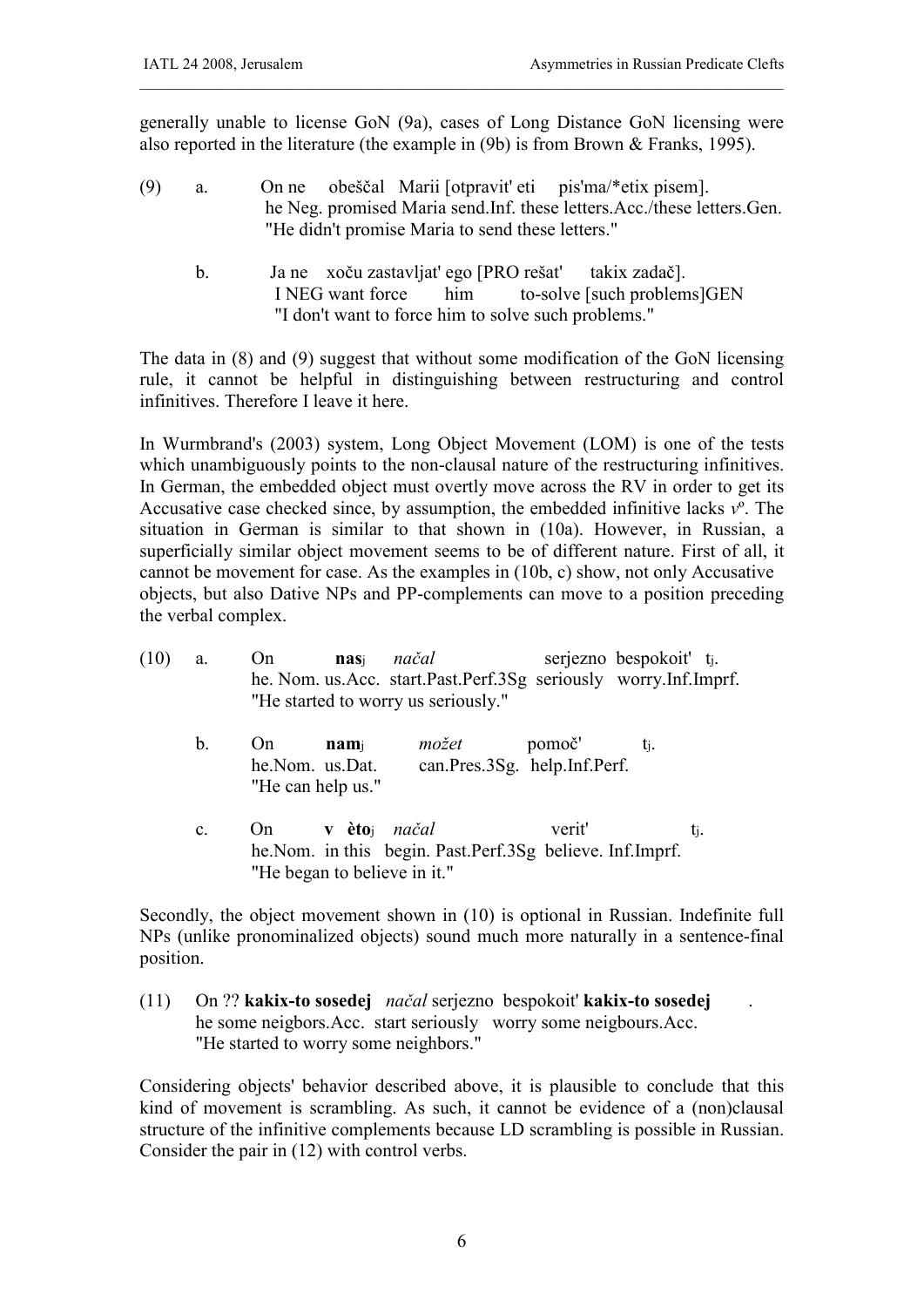- (12) a. \*On **nam**j zastavit Andreja [pomoč' tj ]. he.Nom. us.Dat. will-force Andrey.Acc. help.Inf. intended: "He will force Andrey to help us."
	- b. On **nam**j obeščal (\*Andreju) [pomoč' tj ]. he.Nom. us.Dat. promised Andrey.Dat. help.Inf. "He promised to help us."

While the matrix object in (12a) must be overt, it is optional in (12b). LD scrambling of the embedded NP *nam* 'to-us' is possible, although only in case when no other NP intervenes.

\_\_\_\_\_\_\_\_\_\_\_\_\_\_\_\_\_\_\_\_\_\_\_\_\_\_\_\_\_\_\_\_\_\_\_\_\_\_\_\_\_\_\_\_\_\_\_\_\_\_\_\_\_\_\_\_\_\_\_\_\_\_\_\_\_\_\_\_\_\_\_\_\_\_\_\_\_\_\_\_\_\_\_

In sum, if LD scrambling is allowed in Russian in principle, then the object movement in (10) and (12), unlike LOM in German, cannot distinguish between restructuring and control infinitives.

I will now turn to the tests which unambiguously point to the structural difference between restructuring and control infinitives. The first is the *Independent Tense Specification*. Wurmbrand (2003:83) argues that infinitive complements to restructuring verbs cannot have *independent* tense specification, because they lack a T-head which licenses it. Modal/Aspectual verbs in Russian do not allow their infinitival complement to be modified by a time adverb, the fact which testifies for the absence of a T-head in the infinitive.

(13) \*Včera my *mogli/ načali* [segodnja rabotat' na novom meste]. yesterday we could/started today work.Inf. on new place \*"Yesterday we could/started to work in a new place today."

Control infinitives, on the other hand, allow independent tense specification; the infinitive can be modified by a time adverb which is different from the matrix one.

- (14) a. **Včera** my *namerevalis' /obeščali/otkazalis'* [**segodnja** prijti na rabotu.] yesterday we intended /promised/ refused today to-come on work "Yesterday we intended/promised/refused to come to work today."
	- b. [**Segodnja** prijti na rabotu] my **uže** *namerevalis' /obeščali/otkazalis'* today to-come on work we already intended /promised/ refused (\*prijti). to-come "As for coming to work today, we have already intended/promised/refused to come."

Note in passing that the fronted infinitive can pied-pipe a high adverb (14b). This can be taken as evidence for clausal topicalization of control infinitives.

The second test is the *Partial/Split Control.* Assuming that control infinitives are CPs, they cannot be embedded under the RVs. The verb 'gather' in (15) is semantically collective, i.e. it takes a PRO subject partially controlled by the matrix subject *Andrej*. The infinitive including a collective predicate is structurally a CP; the attempt to embed it under a Modal or an Aspectual verb yields sharply ungrammatical sentences.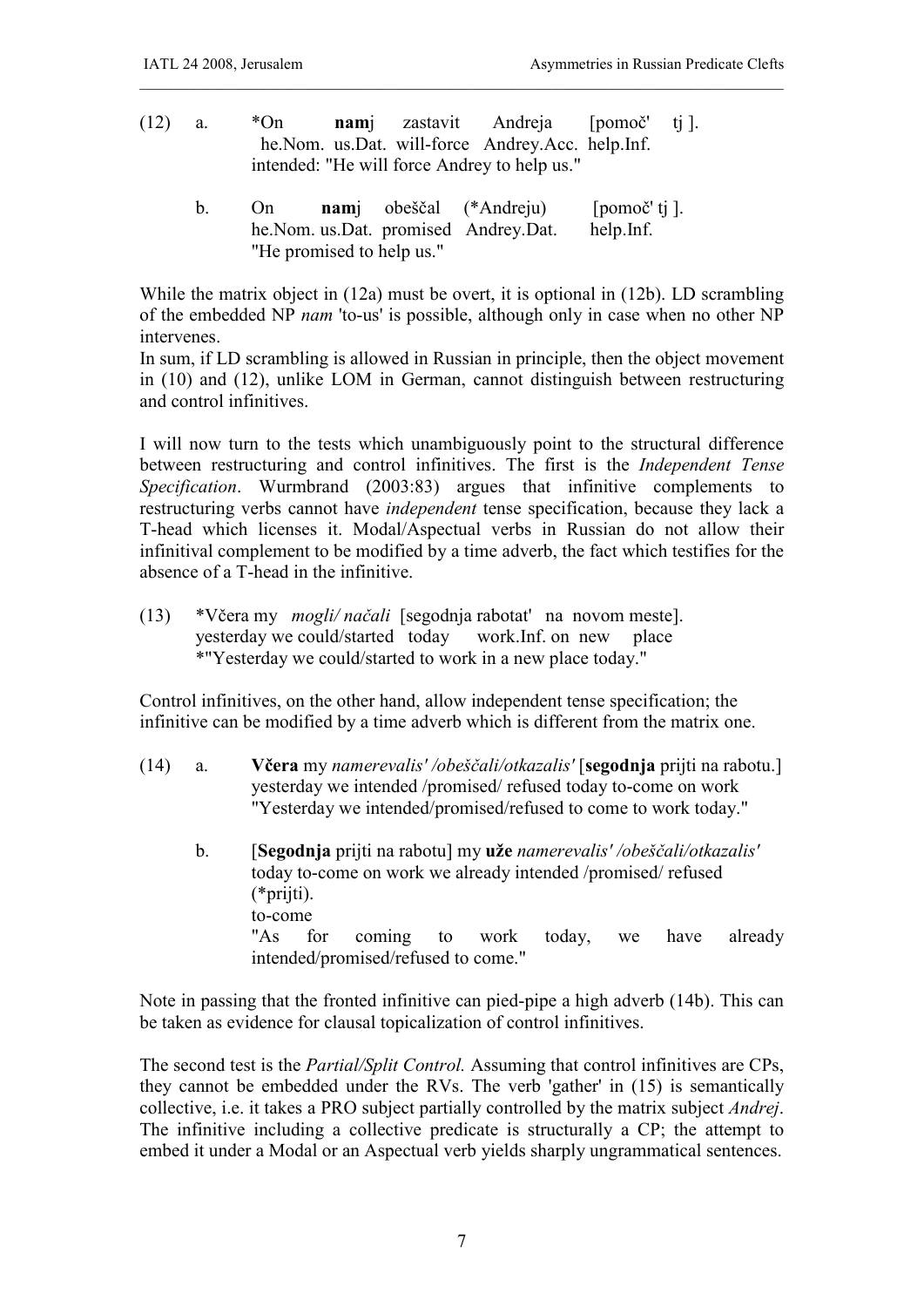- (15) a. \*Andrej mog/dolžen [sobrat'sja v sem']. Andrey can/must.Past.Prf.3Sg.M. gather-refl.Inf. in seven "Andrey could/had to gather at seven o'clock."
	- b. \*Andrej načal/prodolžal [sobiratsja v sem']. Andrey began continued gather.Inf.Imprf. in seven "Andrey started/continued to gather at seven o'clock."

Unlike Modal/Aspectual verbs, control verbs can take the infinitive which includes a collective predicate, e.i. they allow Partial/Split Control.

\_\_\_\_\_\_\_\_\_\_\_\_\_\_\_\_\_\_\_\_\_\_\_\_\_\_\_\_\_\_\_\_\_\_\_\_\_\_\_\_\_\_\_\_\_\_\_\_\_\_\_\_\_\_\_\_\_\_\_\_\_\_\_\_\_\_\_\_\_\_\_\_\_\_\_\_\_\_\_\_\_\_\_

- (16) a. Andrey<sup>j</sup> **/rešyl/xotel/ sovetoval /obeščal** [PROj+ sobratsja v sem']. A. decided/ /wanted/advised/promised gather.Inf. in seven "Andrei intended/advised/decided/wanted to gather at seven o'clock."
	- b. [Sobratsja v sem'] Andrey **namerevalsja/sovetoval/rešyl/xotel** gather.Inf. on seven A. intended/advised/decided/wanted (\*sobratjsa), (no pože plany izmenilis'). gather.Inf. but later plans changed. "Andrey intended/advised/decided/wanted to gather at seven o'clock, but later the plans changed."

In sum, relying primarily on such tests as Independent Tense valuation & Partial/Split Control, it is possible to structurally distinguish control infinitives from the infinitive complements to Modal/Aspectual verbs. The latter are restructuring verbs in Russian, i.e the infinitive complement they take is maximally a *v*P. The implication of this for our purposes is that in infinitive fronting constructions, the function of the RVs, is similar to that of the auxiliary 'be', they carry tense/agreement morphology of the finite T; V-doubling therefore is disallowed.

Control verbs differ from the auxiliary 'be' and RVs in that the infinitive complement they take is a CP, i.e. the structure with these verbs is bi-clausal. Control infinitives can be topicalized, pronunciation of the infinitive copy in the base position is disallowed. This result, I argue, is due to the fact that in Russian control sentences a full CP can topicalize, but it is not possible to cleft a vP out of a nonfinite CP, i.e the derivation structurally represented in (17a), but not in (17b) is the correct one for Russian.

(17) b. [TopP CP NRV [CP Tº [vP V…]]] b. \*[TopP vP NRV [CP Tº [vP V…]]]

**§ 4** As the first step in the argumentation I wish to defend the descriptive generalization in (18).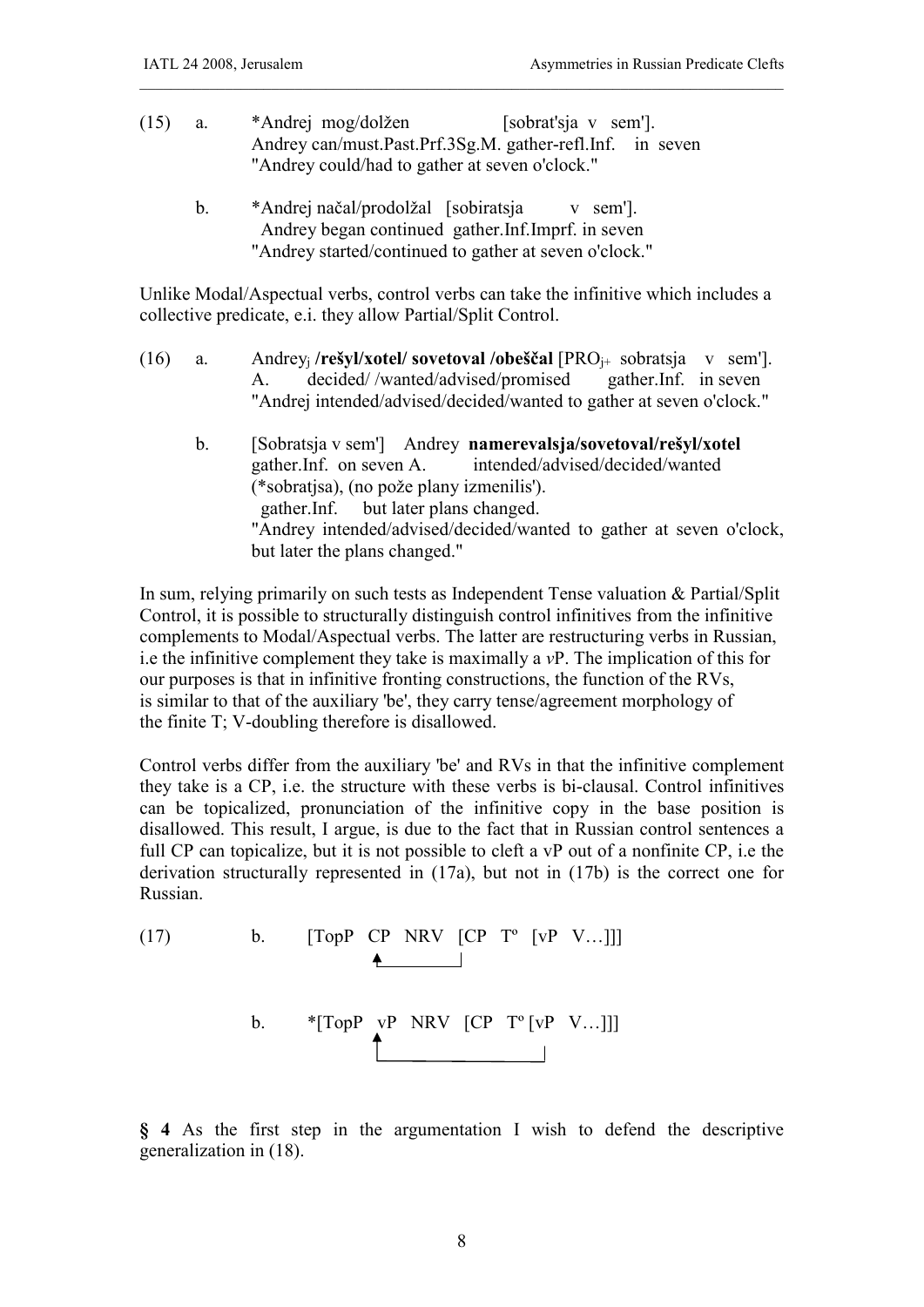## (18) *Long Distance Predicate movement is missing in Russian*

The data in (19) through (21) show that the above generalization correctly reflects the situation in the language. The ungrammaticality of the sentences in (19a and b) shows that movement of primary & secondary predicates out of finite clauses with the overt complementizer *čto* 'that' is bad in Russian.<sup>6</sup>

\_\_\_\_\_\_\_\_\_\_\_\_\_\_\_\_\_\_\_\_\_\_\_\_\_\_\_\_\_\_\_\_\_\_\_\_\_\_\_\_\_\_\_\_\_\_\_\_\_\_\_\_\_\_\_\_\_\_\_\_\_\_\_\_\_\_\_\_\_\_\_\_\_\_\_\_\_\_\_\_\_\_\_

- (19) a. \*Bol'na, Andrej skazal [čto Marija byla t]. ill.Nom. Andrey.Nom. said that Maria.Nom. was "It is ill that Andrey said Maria was."
	- b. \*Pjanyj, žena skazala [čto on vernulsja domoj t]. drunk.Nom. wife.Nom. said that he.Nom. returned home "It is drunk that the wife said that he came home."

Movement of predicates out of subjunctive clauses with the overt complementizer *čtoby* ('that'+part.) is equally ungrammatical.

- (20) a. \*Vežlivoj, Andrej skazal Marii [čtoby ona byla t]. polite.3Sg.F.Instr. Andrey told Maria compl. she be.subj. "It is polite that Andrey told Maria to be."
	- b. \*Trezvym, žena poprosila [čtoby on vernulsja t]. sober.3Sg.M.Instr. wife asked compl. he return.subj. "It is sober that the wife asked him to return."

And finally, movement of primary and secondary predicates out of infinitival clauses embedded under the non-restructuring verbs is at best marginal.

- (21) a. ?\*Ostorožnym, Marija posovetovala (Andreju) byt' t. careful. 3Sg.M.Instr. Maria advised Andrey.Dat. be.Inf. "It is careful that Maria advised Andrey to be."
	- b. ??Trezvym, Andrej obeščal Marii vernut'sja t. sober.Instr. Andrey.Nom. promised Maria.Dat. return.Inf. "It is sober that Andrey promised Maria to return."

The sentences in (22) are the controls which show that short movement of predicates is allowed in Russian.

-<sup>6</sup> It is worth noting that the similar Hebrew sentences are good with contrastive stress on the fronted predicate.

i. xoLE, dina amra she-yosi haya, lo neXE.<br>ill Dina said that Yossi was not hand

Dina said that Yossi was not handicapped

Contrastive stress and/or contrastive proposition do not improve the status of the Russian examples in (19) though.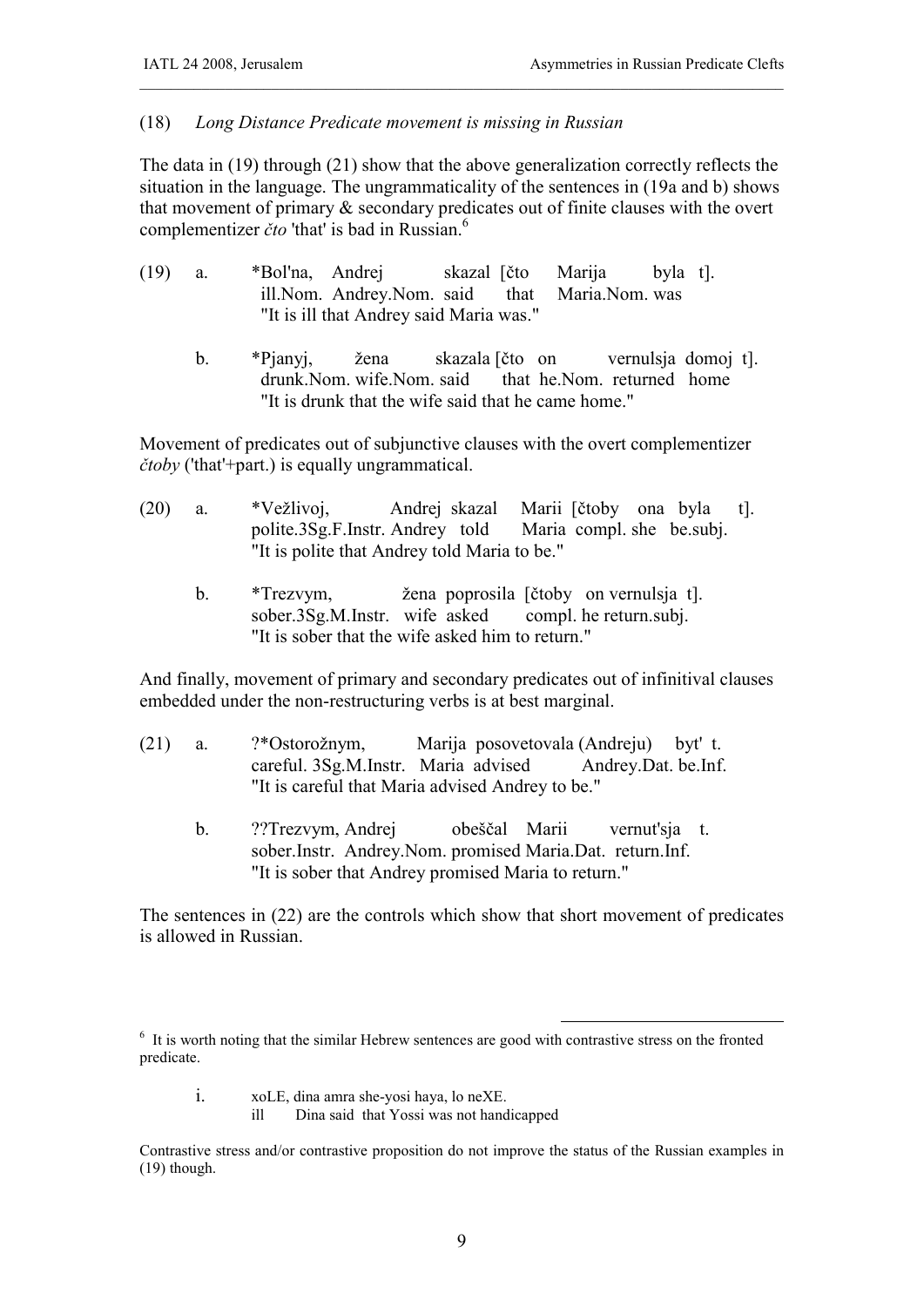- (22) a. Bol'na [Marija dejsvitel'no byla t]. ill.Nom. Maria.Nom. indeed was "As for being ill, Maria indeed was ill."
	- b. Pjanyj [on vernulsja domoj t]. drunk.Nom. he.Nom. returned home "He returned home drunk."

To summarize this part, unless empirically disconfirmed, the generalization in (18) holds.<sup>7</sup> Moreover, assuming that vP-fronting is a species of predicate movement, the impossibility to cleft a vP across a clausal boundary in Russian falls under a more general restriction in the language.

\_\_\_\_\_\_\_\_\_\_\_\_\_\_\_\_\_\_\_\_\_\_\_\_\_\_\_\_\_\_\_\_\_\_\_\_\_\_\_\_\_\_\_\_\_\_\_\_\_\_\_\_\_\_\_\_\_\_\_\_\_\_\_\_\_\_\_\_\_\_\_\_\_\_\_\_\_\_\_\_\_\_\_

**§ 5** If we take it that vP-fronting is a subset of Predicate movement, then it is subject to the restriction in (18). Indeed, as was already noticed in Abels (2001), vP in Russian cannot move out of finite clauses.

| (23) | a. | *kupit' (-to) ty skazal [čto ja èto kupil] |  |  |                   |
|------|----|--------------------------------------------|--|--|-------------------|
|      |    | buy.Inf. TO you said that I that bought    |  |  |                   |
|      |    |                                            |  |  | (Abels, 2001, 20) |
|      |    |                                            |  |  |                   |

b. \*Pročitat' pis'mo -to, Marija dumala/skazala, [čto ty pročital]. read.Inf. letter part. Maria thought said that you read.Past "As for reading the letter, Maria thought/said that you read it."

This property distinguishes Russian from a number of other languages which have PCs. LD vP/VP-fronting is possible in Haitian Creole (Larson & Lefebvre (1991)), Youruba (Dekydtspotter, 1992), Vata (Koopman, 1984), Korean (Lee, 1995), Hebrew (Landau, 2006), although sometimes only across bridge verbs. A bunch of examples in (24) shows the point.

(24) a. lenakot, nidme li še-Rina amra še-Gil kvar nika et ha-xacer. To-clean seems to me that-Rina said that-Gil already cleaned Acc.the–yard "As for cleaning, it seems to me that Rina said that Gil had already cleaned the yard."

Hebrew, Landau (2006:42, 22b)

-

<sup>7</sup>Importantly, the generalization in (18) is a restriction on a moving category, but not on the domain of extraction. In Russian, finite CPs with the complementizer *čto* 'that' generally resist extraction of arguments. However, subjunctive *čtoby* 'that + part.' clauses are more tolerant in this respect.

- i. \*Kogo ty znaeš čto Andrej vstretil v metro t ? who you know that Andrey met in underground "Who do you know that Andrey met in the underground?"
- ii. Kogo ty xočeš čtoby Marija priglasila t? who you want compl.+part. Maria invite.subj. "Who do you want Maria to invite?"

Nonfinite CPs also allow extraction of arguments, although with certain restrictions, as the examples in (12) in the main text show.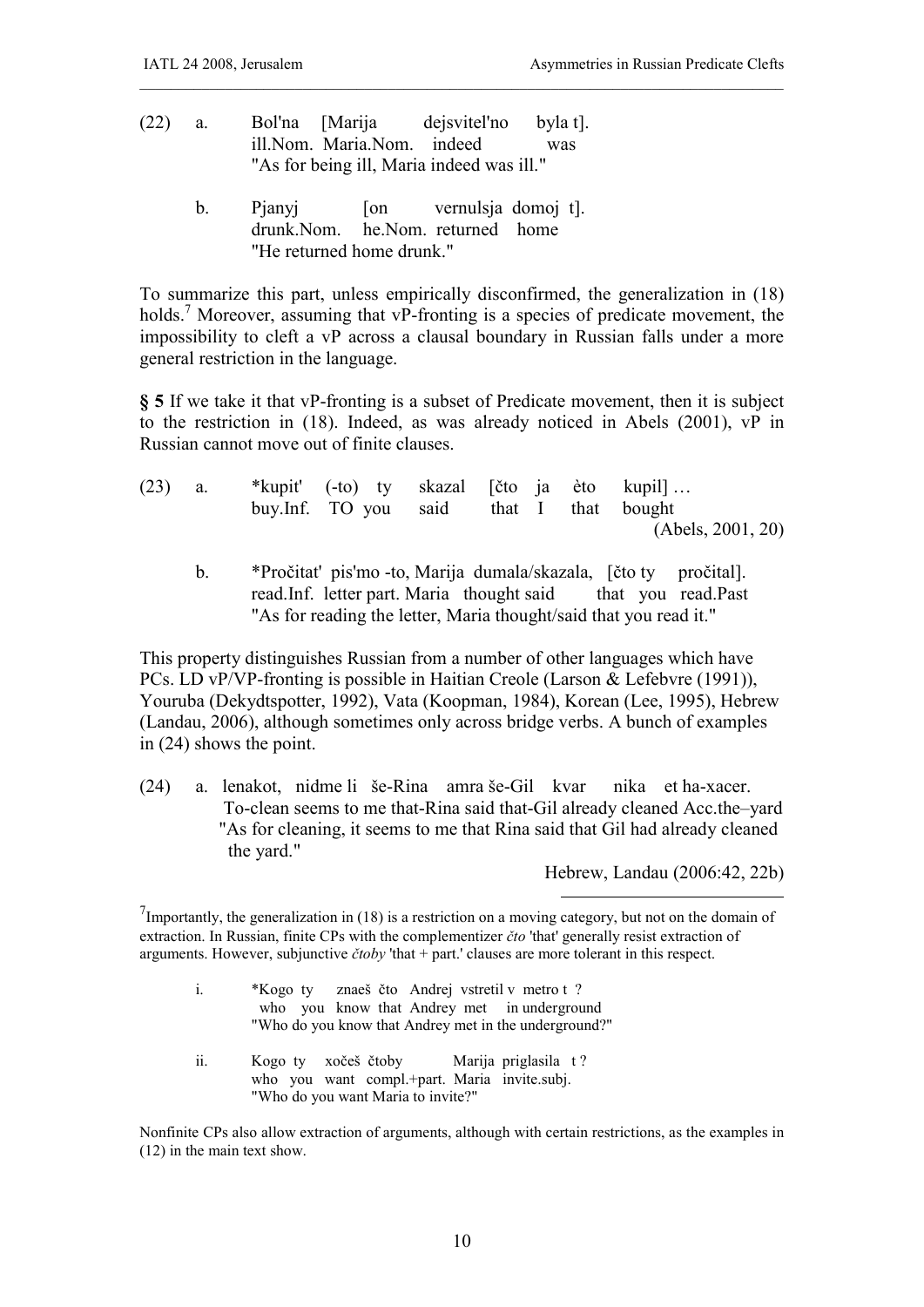b. yĒ ń gūgū nā àbà pà wĪ nā ń yÈ ngÚa yé é see you think NA Aba throw voice NA you saw them PART Q "Do you think that Aba announced that you SAW them?" Vata, Koopman (1984:159, 14b)

\_\_\_\_\_\_\_\_\_\_\_\_\_\_\_\_\_\_\_\_\_\_\_\_\_\_\_\_\_\_\_\_\_\_\_\_\_\_\_\_\_\_\_\_\_\_\_\_\_\_\_\_\_\_\_\_\_\_\_\_\_\_\_\_\_\_\_\_\_\_\_\_\_\_\_\_\_\_\_\_\_\_\_

c. Mímu ni Tundé rò pé Olú mu otí. Drinking NI Tunde thinks that Olu drink liquor "Tunde thinks that Olu DRANK liquor." Yoruba, Dekydtspotter (1992: 120, 2d)

A potential problem for the present analysis is the sentences like the one in (25). The complementizer 'čto' is optional with verbs like 'think' and 'say'. When it is dropped, clefting of vP becomes (almost) perfect.

(25) Pročest' ego, ja dumaju/govorju, (\*čto) on pročel, no… read.Inf. it I think/say that he read.Past but "As for reading it, I think/am saying that he read, but…"

To reconcile the fact that (25) is grammatical with the present account of vP-fronting, I suggest that 'I think'/'I am saying' is a parenthetical rather than a separate matrix clause, i.e. the structure in  $(25)$  is mono-clausal.<sup>8</sup>

Continuing the logical chain of argumentation, it is plausible to assume that vPfronting out of non-finite (control) clauses is impossible in Russian as well. If so, then the only way to front the infinitive complement to a control verb is to topicalize the whole CP. Note that the CP-topicalization immediately explains the lack of Vdoubling in control sentences. The remaining question is whether the CPtopicalization is the only possible option in Russian. In the final section it will be shown that this is indeed the case.

**§ 6** The proposed account of the gap in infinitive fronting under control verbs makes a prediction that no clause-internal material could ever be stranded in the embedded infinitive clause. As the examples in (26) show, this prediction is born out.

- (26) a. \*Otoslat' (-to), on poprosil ee [PRO *eti pis'ma* Ø/ otoslat'] send.Inf. part. he asked her these letters send.Inf. "As for sending, he asked her to send these letters."
	- b. \*Pročest'(-to), včera Andrej poobeščal mne [PRO *ee bystro* Ø/pročest'] read.Inf.Perf. part. yesterday A.promised me it quickly read.Inf.Perf. "As for reading, yesterday Andrey promised me to read it quickly."

<u>.</u>

i. \*Pročest' ego, ja **ne** dumaju/govorju, on pročel read.Inf. part. I Neg. think/say

<sup>&</sup>lt;sup>8</sup> The negated verbs are banned from clausal parentheticals (see eg., Fortmann, 2006). The verb 'think'/'say' in (25) cannot be negated; this confirms the parenthetical status of the 'I think/am saying'. I am grateful to Richard Kayne for bringing this to my attention.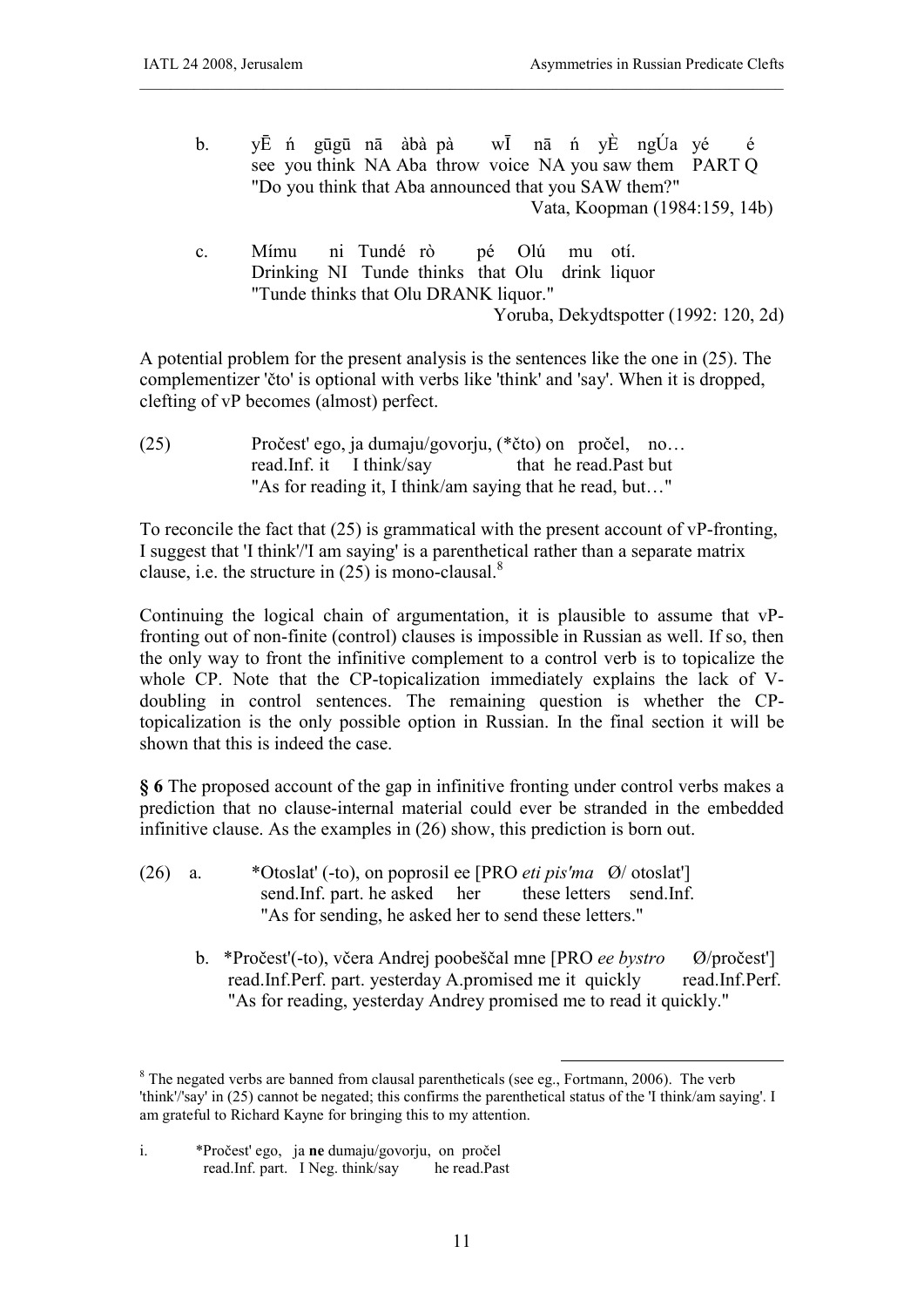Stranding of the infinitive argument and/or an adverb which modifies the embedded predicate renders the sentences in (26) ungrammatical, regardless of whether the lower infinitive copy is pronounced. This definitely confirms the conclusion made above, namely that vP-fronting out of CP is missing in Russian.

\_\_\_\_\_\_\_\_\_\_\_\_\_\_\_\_\_\_\_\_\_\_\_\_\_\_\_\_\_\_\_\_\_\_\_\_\_\_\_\_\_\_\_\_\_\_\_\_\_\_\_\_\_\_\_\_\_\_\_\_\_\_\_\_\_\_\_\_\_\_\_\_\_\_\_\_\_\_\_\_\_\_\_

Full CP-topicalization successfully explains the gap in the embedded control clauses in Russian PC. The remaining issue now is to account for the option of infinitivedoubling in the analogous Hebrew sentences like in (3), repeated here as (27) for convenience.

| (27) | a. | le'hagia,   |                                                    | Ron hivtiax/hitxayev              | $(le'$ hagia). |  |
|------|----|-------------|----------------------------------------------------|-----------------------------------|----------------|--|
|      |    | arrive.Inf. |                                                    | Ron promised/pledged arrive. Inf. |                |  |
|      |    |             | "As for arriving, Gil promised/pledged to arrive." |                                   |                |  |

 b. likro et ha-sefer, Ron hivtiax (likro). read.Inf. Acc. the-book Ron promised read.Inf. "As for reading the book, Ron promised to read."

Recall that in Hebrew, *v*P-fronting out of the finite CP is possible (eg. 24a). Let us assume that in Hebrew it is also possible to extract a (*v*)P out of a non-finite CPcomplement as well as to topicalize a full non-finite clause. If the first option is available, the prediction is that infinitive arguments and adjuncts can be stranded.<sup>9</sup> Consider then the examples in (28).

| $(28)$ a. |  |  | [likro], Ron hivtiax $\mathcal{A} \oslash OK$ likro <i>et ha-sefer.</i> |  |
|-----------|--|--|-------------------------------------------------------------------------|--|
|           |  |  | read.Inf. Ron promised read.Inf. prep. the-book                         |  |
|           |  |  | "As for reading, Ron promised to read the book."                        |  |

b. [ le'hagia], Ron etmol hitxajev \*Ø /OK le'hagia *maher/maxar*. arrive.Inf. Ron yesterday pledged arrive.Inf. quickly/tomorrow "As for arriving, yesterday Ron pledged to arrive quickly/tomorrow."

In (28a) an embedded argument is left behind which unambiguously shows that a *v*P was extracted out of the infinitive complement. Importantly, in this case V-doubling is the only option. The same analysis applies to (28b) where the stranded adjunct can only be part of the embedded infinitive complement. Again, in (28b) the gap-option is out, and a V-copy must be used to support the infinitive morphology of T[-fin].

The fact that both a CP-fronting and a (*v*)P-extraction out of non-finite clauses are possible in Hebrew, makes sentences like in (27) structurally ambiguous; hence a gap and V-doubling are accepted by the Hebrew speakers. Stranding of the CP-internal material disambiguates the grammatical structure and indicates that a v/vP-fronting has occurred. Therefore, a lower verb copy must be pronounced as required by the morphological properties of T[-fin]. In Russian, infinitive fronting under non-

-

<sup>9</sup> Hebrew, unlike Russian, is the language in which scrambling is unproductive and TP-internal material is freely stranded.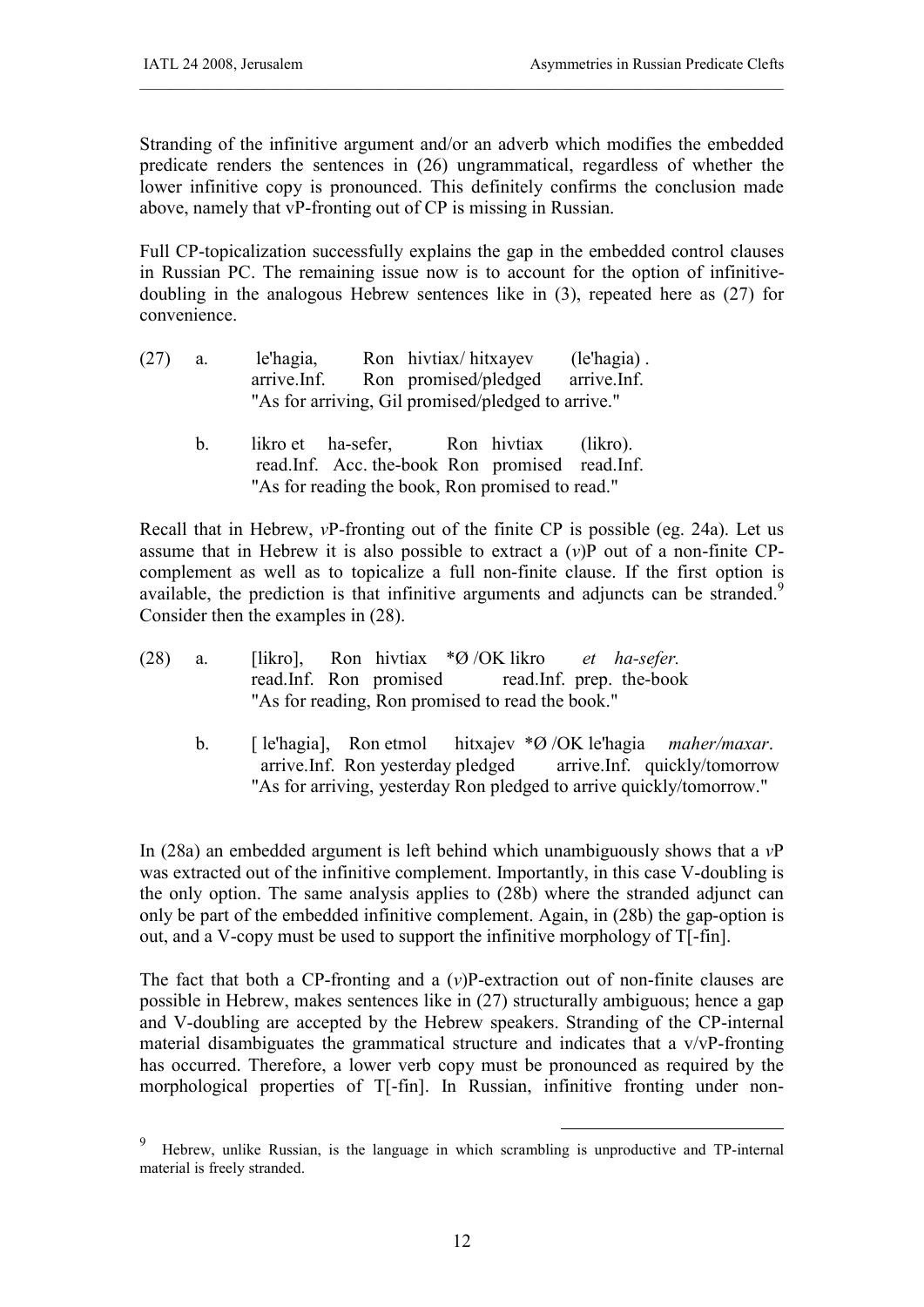restructuring verbs unambiguously involves a CP-topicalization. Hence, V-doubling is rejected and a gap is the only option.

\_\_\_\_\_\_\_\_\_\_\_\_\_\_\_\_\_\_\_\_\_\_\_\_\_\_\_\_\_\_\_\_\_\_\_\_\_\_\_\_\_\_\_\_\_\_\_\_\_\_\_\_\_\_\_\_\_\_\_\_\_\_\_\_\_\_\_\_\_\_\_\_\_\_\_\_\_\_\_\_\_\_\_

The results of the comparison between Russian and Hebrew with respect to infinitive fronting possibilities discussed above are tabled in (29).

(29)

|                              | Russian     | Hebrew               |
|------------------------------|-------------|----------------------|
| $vP$ -extraction out of $CP$ | no          | yes $(+V$ -doubling) |
| Full non-finite CP-fronting  | $yes(+gap)$ | $yes (+ gap)$        |

To summarize, this study's aim was to show that the gap in the infinitive fronting constructions, likewise V-doubling, is subject to the PF requirement imposed on the pronunciation of chain copies. The gap in infinitive fronting in Russian receives a different explanation depending on the structure of the infinitive complement. In mono-clausal structures where the infinitive complement is maximally a vP, the embedding verb satisfies the PF requirement of the finite T-head. In bi-clausal structures, on the other hand, the phonological requirement of the non-finite T head is necessarily realized in the derived position. This is because Russian lacks the option of LD *v*P-fronting and the CP-infinitives can only be fronted as a whole.

References:

- Abels, K. (2001) "Predicate Cleft Construction in Russian", in S. Franks and M. Yadroff (eds.), FALS Proceedings *9*, 1-19
- Aboh, E.O. and Dyakonova, M. (2006) "How Multiple is Spell-out?", University of Amsterdam
- Brown, S. and Franks, S. 1995 "Asymmetries in the scope of Russian Negation", Journal of Slavic Linguistics 3(2): 239-287
- Cable, S. (2004) "Predicate Clefts and Base-Generation: Evidence from Yiddish and Brazilian Portuguese", Ms., MIT
- Dekydtspotter, L. (1992) "The Syntax of Predicate Clefts", in Proceedings of NELS 22, Broderick, K. (ed.), 129-133, Amherst, MA: GLSA
- Embick, D. and Noyer, R. (2001) "Movement Operations after Syntax", Linguistic Inquiry 32, 555-595
- Fortmann, C. (2006) "The Complement of *verba dicendi* Parentheticals", in Miriam Butt and Tracy Holloway King (eds.) Proceedings of the LFG06 Conference Universität Konstanz
- Kandybowicz, J. 2006 Conditions on Multiple Copy Spell-Out and the Syntax-Phonology Interface, PhD Dissertation, University of California, Los Angeles
- Ibnbari, L. 2008 Aspects of Predicate Cleft Constructions in Russian, MA Thesis, Ben Gurion University, Beer-Sheva
- King, T. H. (1995) "Configurating Topic and Focus in Russian", Dissertations in Linguistics series*,* J. Bresnan, S. Inkelas, W. Poster and P. Sells (eds.) Koopman, H. (1984) The Syntax of Verbs, Foris, Dordrecht
- Koopman, H. (2000) "Unifying Predicate Cleft Constructions", in The Syntax of Specifiers and Heads*,* Routledge, London and New York, 366-382
- Landau, I. (2000) Elements of Control: Structure and Meaning in Infinitival Constructions, Kluwer, Dordrecht
- Landau, I. (2006) "Chain Resolution in Hebrew V(P)-fronting", Syntax 9, 32-66